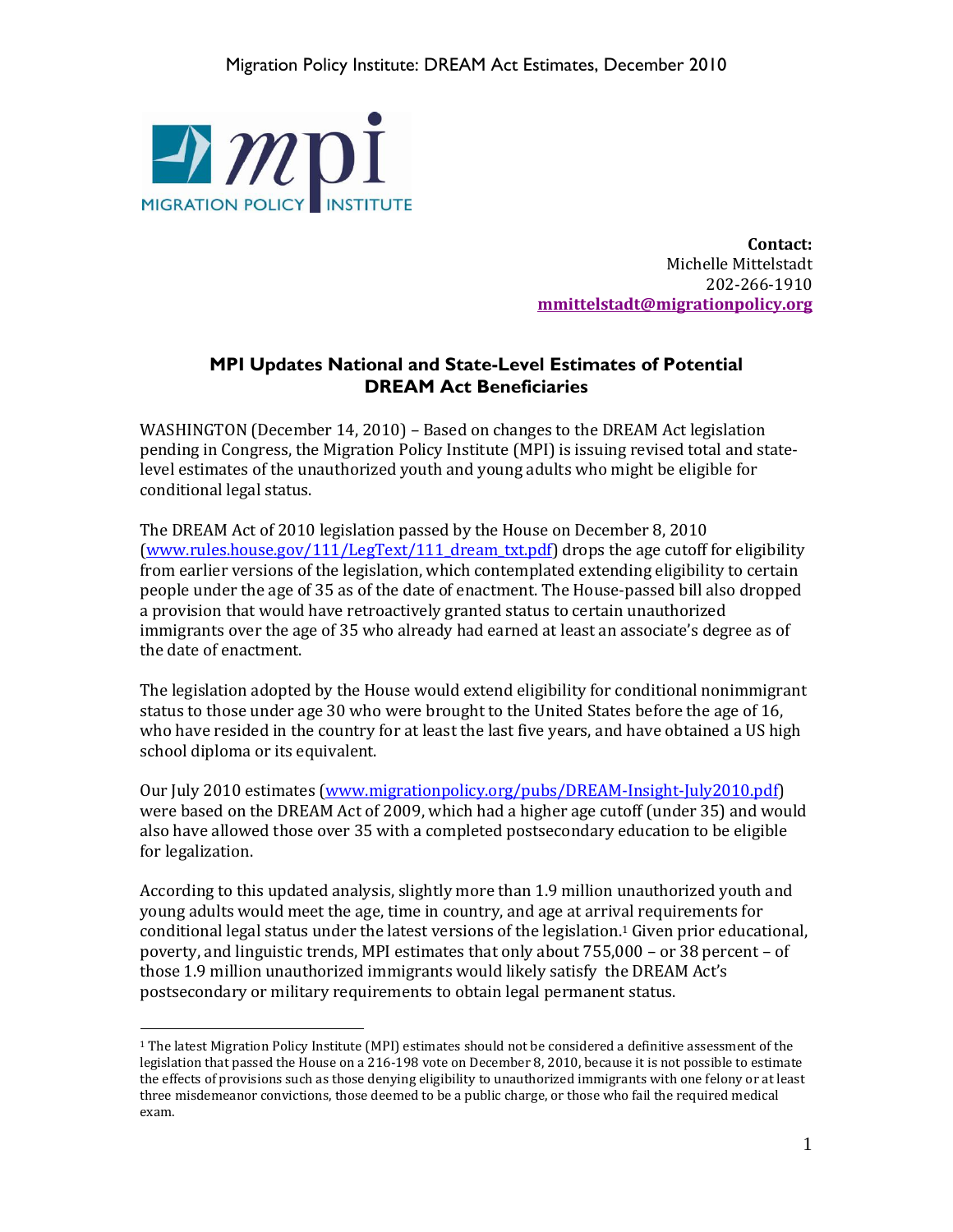|                                                                                              | <b>Total</b>    |           |
|----------------------------------------------------------------------------------------------|-----------------|-----------|
|                                                                                              | <b>Estimate</b> | Share (%) |
| Already meet requirements for legal permanent<br>residence*                                  |                 |           |
| 18-29 with at least an associate's degree                                                    | 78,000          |           |
| Eligible for conditional nonimmigrant status                                                 |                 |           |
| 18-29 with a high school diploma/GED                                                         | 541,000         | 27        |
| Eligible in the future for conditional nonimmigrant<br>status if obtain a high school degree |                 |           |
| Children under age 18                                                                        | 934,000         | 47        |
| Not eligible for conditional nonimmigrant status<br>unless obtain a GED                      |                 |           |
| 18-29 with no high school degree                                                             | 421,000         | 21        |
| <b>Total</b>                                                                                 | 1,974,000       | 100       |

## **Table 1. Estimates of Potential DREAM Act Beneficiaries Under the Age of 30**

\* Even beneficiaries who meet the higher education requirements for legal permanent residence upon enactment of the legislation would still have to spend ten years in conditional nonimmigrant status and meet other conditions (i.e., maintaining good moral character and passing required medical and background checks) before becoming eligible to adjust to legal permanent residence. *Notes:* Our estimates of the potential-beneficiary cohorts take into account the following eligibility criteria: Arrived before age 16, have been in the United States for five or more years immediately preceding the date of enactment of the DREAM Act, and are younger than 30.

*Source:* MPI analysis of US Current Population Survey, 2006-2008 pooled, augmented with assignments of legal status to noncitizens by Jeffrey S. Passel, Pew Hispanic Center.

| <b>State</b>          | <b>Estimate/Estimate Range</b> |  |  |
|-----------------------|--------------------------------|--|--|
| <b>United States</b>  | 1,974,000                      |  |  |
| <b>Top Ten States</b> |                                |  |  |
| California            | 500,000                        |  |  |
| Texas                 | 238,000                        |  |  |
| Florida               | 175,000                        |  |  |
| New York              | 135,000                        |  |  |
| Arizona               | 101,000                        |  |  |
| Illinois              | 88,000                         |  |  |
| New Jersey            | 85,000                         |  |  |
| Georgia               | 71,000                         |  |  |
| North Carolina        | 48,000                         |  |  |
| Virginia              | 45,000                         |  |  |
| <b>Other States</b>   |                                |  |  |
| Colorado              | 30,000 to 41,000               |  |  |
| Nevada                | 30,000 to 41,000               |  |  |
| Maryland              | 30,000 to 41,000               |  |  |

## **Table 2. Potential DREAM Act Beneficiaries: State Estimates**